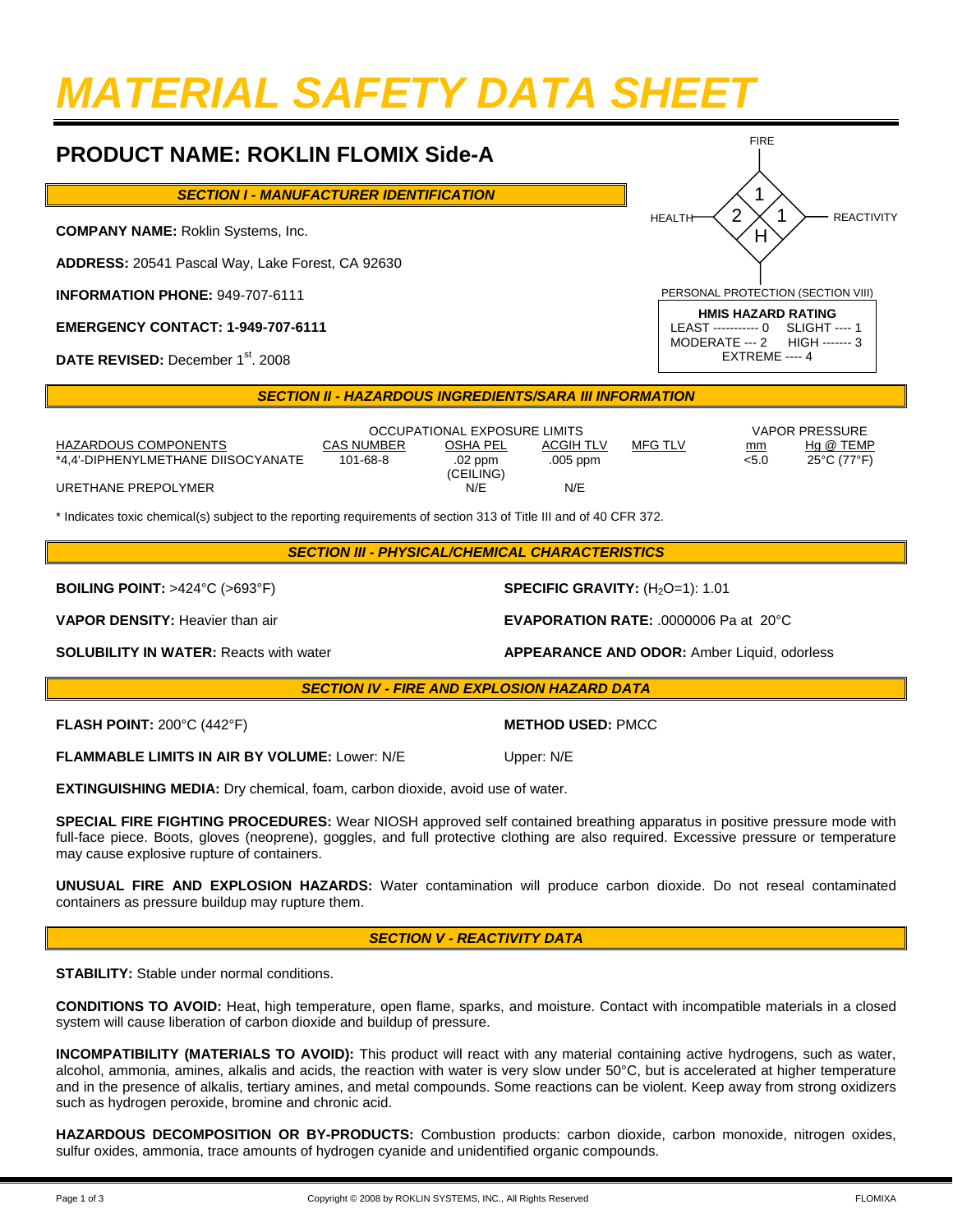## *MATERIAL SAFETY DATA SHEET*

#### **PRODUCT NAME: ROKLIN FLOMIX Side-B** *SECTION I - MANUFACTURER IDENTIFICATION*  **COMPANY NAME:** Roklin Systems, Inc. **ADDRESS:** 20541 Pascal Way, Lake Forest, CA 92630 **INFORMATION PHONE:** 949-707-6111 **EMERGENCY CONTACT: 1-949-707-6111** DATE REVISED: December 1<sup>st</sup>., 2008 **SECTION II - HAZARDOUS INGREDIENTS/SARA III INFORMATION** 1 0  $H$ FIRE HEALTH  $\prec$  1  $\times$  0  $\succ$  reactivity PERSONAL PROTECTION (SECTION VIII) **HMIS HAZARD RATING**  LEAST ----------- 0 MODERATE --- 2 HIGH ------- 3 EXTREME ---- 4 1

OCCUPATIONAL EXPOSURE LIMITS VAPOR PRESSURE<br>CAS NUMBER OSHA PEL ACGIH TLV MFG TLV mm Hg @ TEMP HAZARDOUS COMPONENTS CAS NUMBER OSHA PEL ACGIH TLV MFG TLV mm \*\*\* NO REPORTABLE QUANTITIES OF HAZARDOUS INGREDIENTS ARE PRESENT\*\*\*

\* No toxic chemical(s) subject to the reporting requirements of Section 313 of Title III and of 40 CFR 372.

*SECTION III - PHYSICAL/CHEMICAL CHARACTERISTICS* 

**BOILING POINT:** >200°C (392°F) **SPECIFIC GRAVITY:** (H<sub>2</sub>O=1): 1.044

**EVAPORATION RATE:** Slower than ether **SOLUBILITY IN WATER:** Slight

**APPEARANCE AND ODOR:** Black liquid, mild aromatic

*SECTION IV - FIRE AND EXPLOSION HAZARD DATA* 

**FLASH POINT:** 150°C (302°F) **METHOD USED:** PMCC

**FLAMMABLE LIMITS IN AIR BY VOLUME:** Lower: N/E Upper: N/E

**EXTINGUISHING MEDIA:** Dry chemical, foam, carbon dioxide, halogenated agents. If water is used, use very large quantities of cold water

**SPECIAL FIRE FIGHTING PROCEDURES:** Wear NIOSH approved self-contained breathing apparatus in positive pressure mode with full-face piece. Boots, gloves (neoprene), goggles, and full protective clothing are also required.

**UNUSUAL FIRE AND EXPLOSION HAZARDS:** Closed containers may rupture due to very high temperature or induced pressure.

**COATING V.O.C.:** N/A **VAPOR DENSITY:** Heavier than air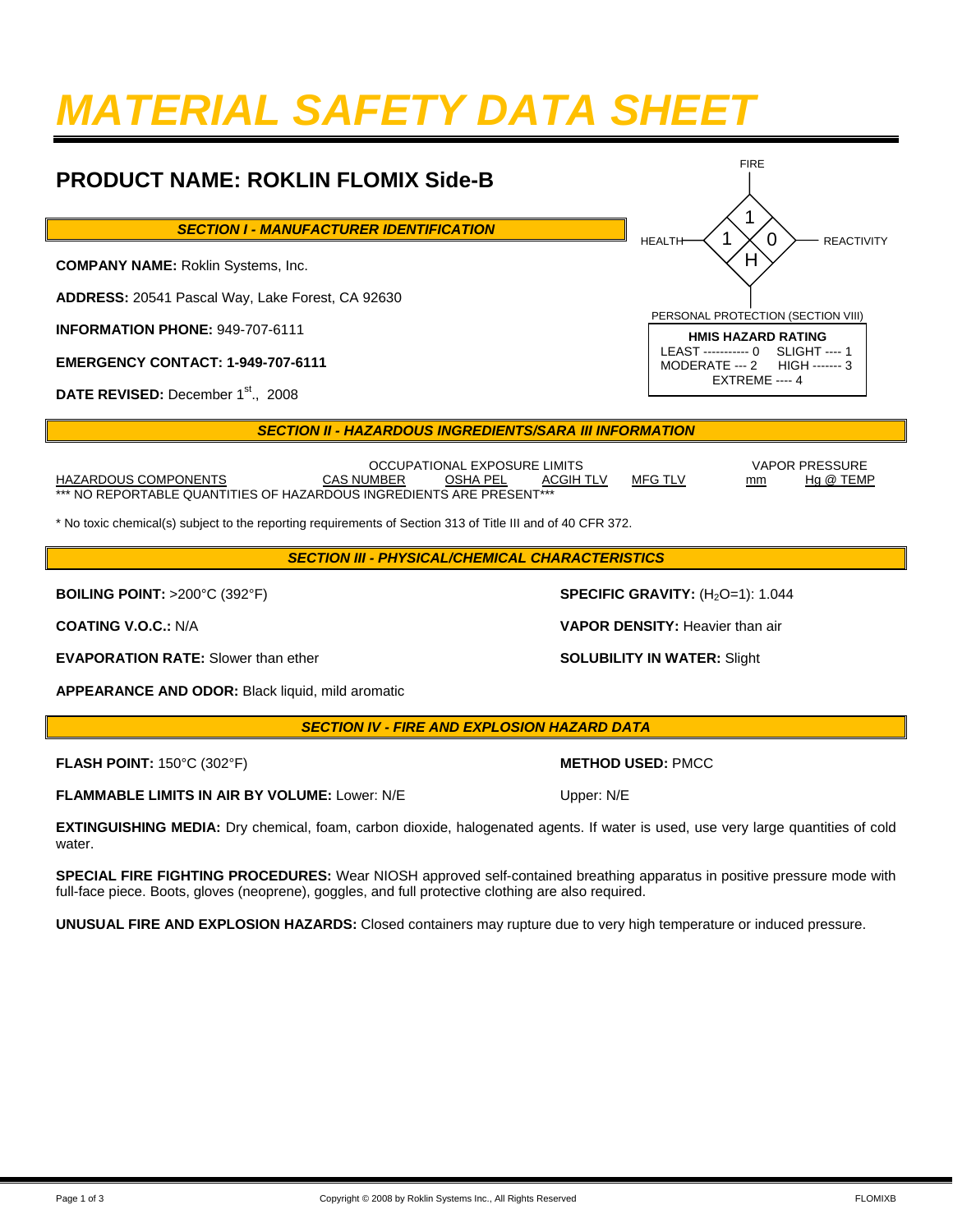### *SECTION V - REACTIVITY DATA*

**STABILITY:** Stable under normal conditions.

**CONDITIONS TO AVOID:** Heat, high temperature, open flame, sparks, and moisture. Contact with incompatible materials in a closed system will cause buildup of pressure.

**INCOMPATIBILITY (MATERIALS TO AVOID):** Isocyanates and strong oxidizers.

**HAZARDOUS DECOMPOSITION OR BY-PRODUCTS:** Organic vapors and other thermal decomposition products.

**HAZARDOUS POLYMERIZATION:** Will not occur.

#### *SECTION VI - HEALTH HAZARD DATA*

**SKIN CONTACT:** Frequent and prolonged contact can cause irritation and/or dermatitis.

**EYE CONTACT:** Can irritate eyes.

**SKIN ABSORPTION:** Systemically toxic concentrations of this product will probably not be absorbed through human skin.

**INGESTION:** This material is classified as "Relatively Nontoxic" by ingestion. In humans, irritation or chemical burns of the mouth, pharynx, esophagus and stomach can develop following ingestion, and injury may be severe and possibly fatal in extreme cases.

**INHALATION:** Vapors can irritate eyes, nose and respiratory passages. Overexposure may induce headaches, dizziness, drowsiness or unconsciousness. Chronic exposures may result in permanent decreases in lung function.

**HEALTH HAZARDS: ACUTE:** Exposure may cause mucous membrane and respiratory tract irritation, tightness of chest, headache, shortness of breath, and a dry cough. The effects of acute exposure may be delayed in onset up to 12-24 hours. **CHRONIC:** Repeated exposure above current occupational limits may cause an allergic sensitization of the respiratory tract. This is characterized by an asthma-like response upon re-exposure to the chemical. The symptoms may include coughing, wheezing, shortness of breath and chest tightness, and may be fatal.

**CARCINOGENICITY:** NTP: No IARC Monographs: No OSHA Regulated: No

**MEDICAL CONDITIONS GENERALLY AGGRAVATED BY EXPOSURE:** Cardiovascular disease, asthma or asthmatic bronchitis, allergic disease, chronic respiratory disease, sinusitis, headache, dizziness.

**EMERGENCY AND FIRST AID PROCEDURES: EYE CONTACT:** Immediately flush eyes with plenty of water. After initial flushing, remove any contact lenses and continue flushing for at least 15 minutes. Have eyes examined and treated by medical personnel. **INHALATION:** Remove victim to fresh air. If not breathing, give artificial respiration, preferably mouth-to-mouth. If breathing is labored, give oxygen. Consult medical personnel. **SKIN CONTACT:** Wash material off the skin with plenty of soap and water. If redness, itching, or a burning sensation develops, get medical attention. Wash contaminated clothing and decontaminate footwear before reuse. **INGESTION:** Do not induce vomiting. Give 1 or 2 glasses of water to drink and refer person to medical personnel. Never give anything by mouth to an unconscious person.

#### *SECTION VII - PRECAUTIONS FOR SAFE HANDLING AND USE*

**STEPS TO BE TAKEN IN CASE MATERIAL IS RELEASED OR SPILLED:** Wear skin, eye, and respiratory protection during cleanup. Soak up material with absorbent and shovel into a chemical waste container. Cover container, but do not seal, and remove from work area. For major spills, call CHEMTREC (Chemical Transportation Emergency Center) at 800-424-9300.

**WASTE DISPOSAL METHOD:** Empty containers can be disposed of in a normal manner. If A and B residue exists they are to be combined and mixed to create an inert polymerized mass which can then be disposed of in compliance with all relevant local, state, and federal laws and regulations.

PRECAUTIONS TO BE TAKEN IN HANDLING AND STORING: Keep in cool, dry, ventilated storage area, in closed containers and out of direct sunlight. Keep containers closed when not in use. Do not pressurize containers to empty them.

**OTHER PRECAUTIONS:** Prevent skin and eye contact.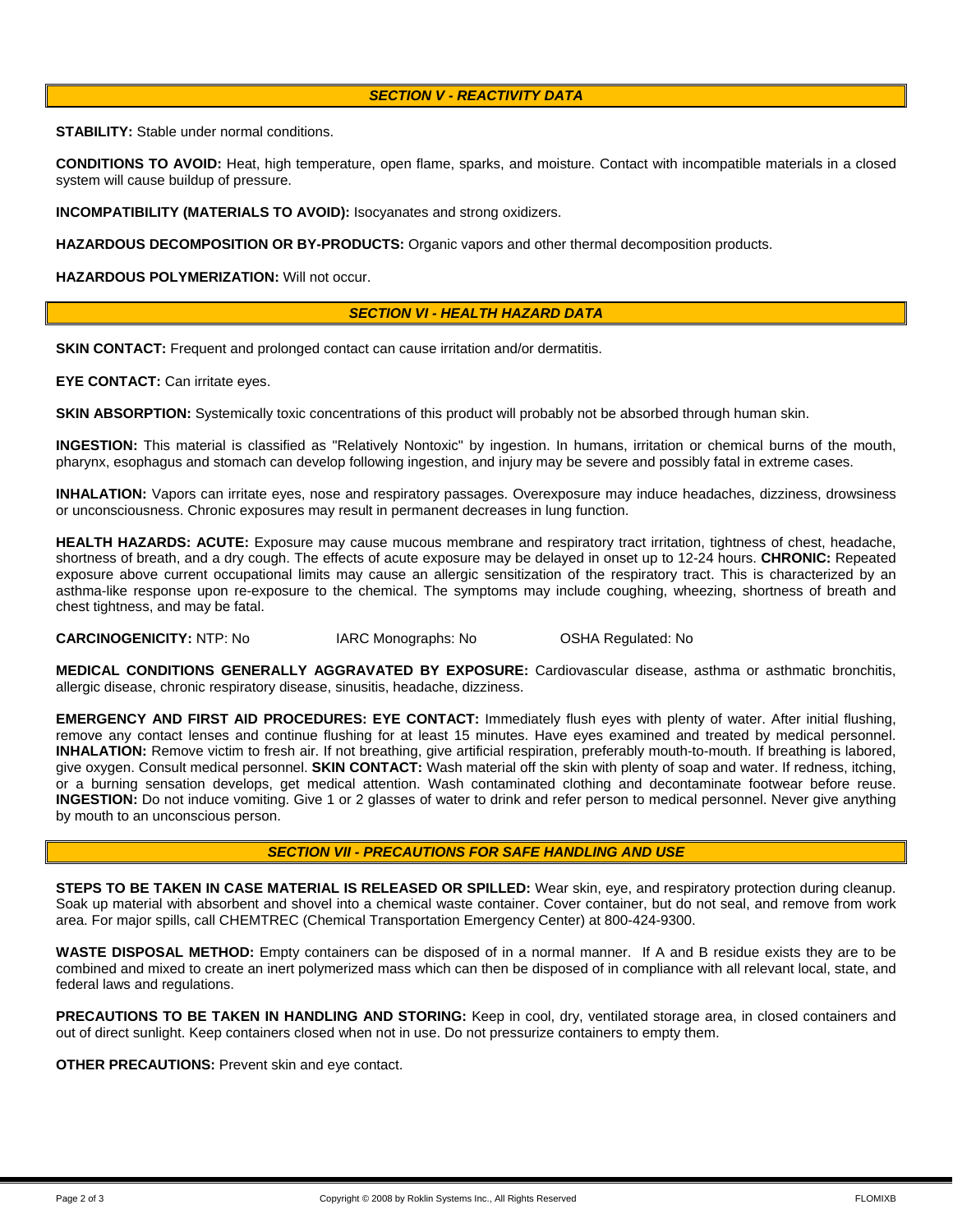#### *SECTION VIII - CONTROL MEASURES*

**PROTECTIVE CLOTHING:** Since B side is always used in conjunction with the A side, the same protective clothing standards apply. Nitrile Gloves determined to be impervious under the conditions of use should be worn always when working with the A side product. A Tyvek suit is also recommended. *Depending on conditions of use*, additional protection may be required such as apron or arm covers. Wash contaminated clothing before wearing.

**EYE PROTECTION:** Full-face shield/splash guard in case of splashing.

**OTHER PROTECTIVE EQUIPMENT AND MEASURES:** Unhindered access to safety shower and eye wash stations. As a general hygienic practice, wash hands and face after use. Showers and cleaning of clothes are recommended. Follow all label instructions. Educate and train employees in safe use of product.

#### *SECTION IX - REGULATORY INFORMATION*

**DOT PROPER SHIPPING NAME:** Not Regulated.

**IATA PROPER SHIPPING NAME:** Not Regulated.

**IMO PROPER SHIPPING NAME:** Not Regulated.

**STATE REGULATIONS: CALIFORNIA** - As per requirements of the Safe Drinking Water & Toxic Enforcement Act of CA, USA 1985 (proposition 65), the public is warned that materials used in this product may create an exposure to chemicals known to the State of California to cause cancer, birth defects, or other reproductive harm. This warning required by Section 25249.6 of the California Health and Safety Code.

**TOXIC SUBSTANCE CONTROL ACT:** All chemicals comprising this product are listed on the TSCA inventory.

**USER'S RESPONSIBILITY:** A bulletin such as this cannot be expected to cover all possible individual situations. As the user has the responsibility to provide a safe workplace, all aspects of an individual operation should be examined to determine if, or where, precautions, in addition to those described herein, are required. Any health hazard and safety information herein should be passed on to your customers or employees, as the case may be.

**DISCLAIMER:** The information contained herein is, to the best of our knowledge and belief, accurate. However, since the conditions of handling and use are beyond our control, we make no guarantee of results, and assume no liability for damages incurred by use of this material. All chemicals may present unknown health hazards and should be used with caution. Although certain hazards are described herein, we cannot guarantee that these are the only hazards which exist. Final determination of suitability of the chemical is the sole responsibility of the user. No representations or warranties, either expressed or implied, of merchantability, fitness for a particular purpose or any other nature are made hereunder with respect to the information contained herein or the chemical to which the information refers. It is the responsibility of the user to comply with all applicable federal, state and local laws and regulations.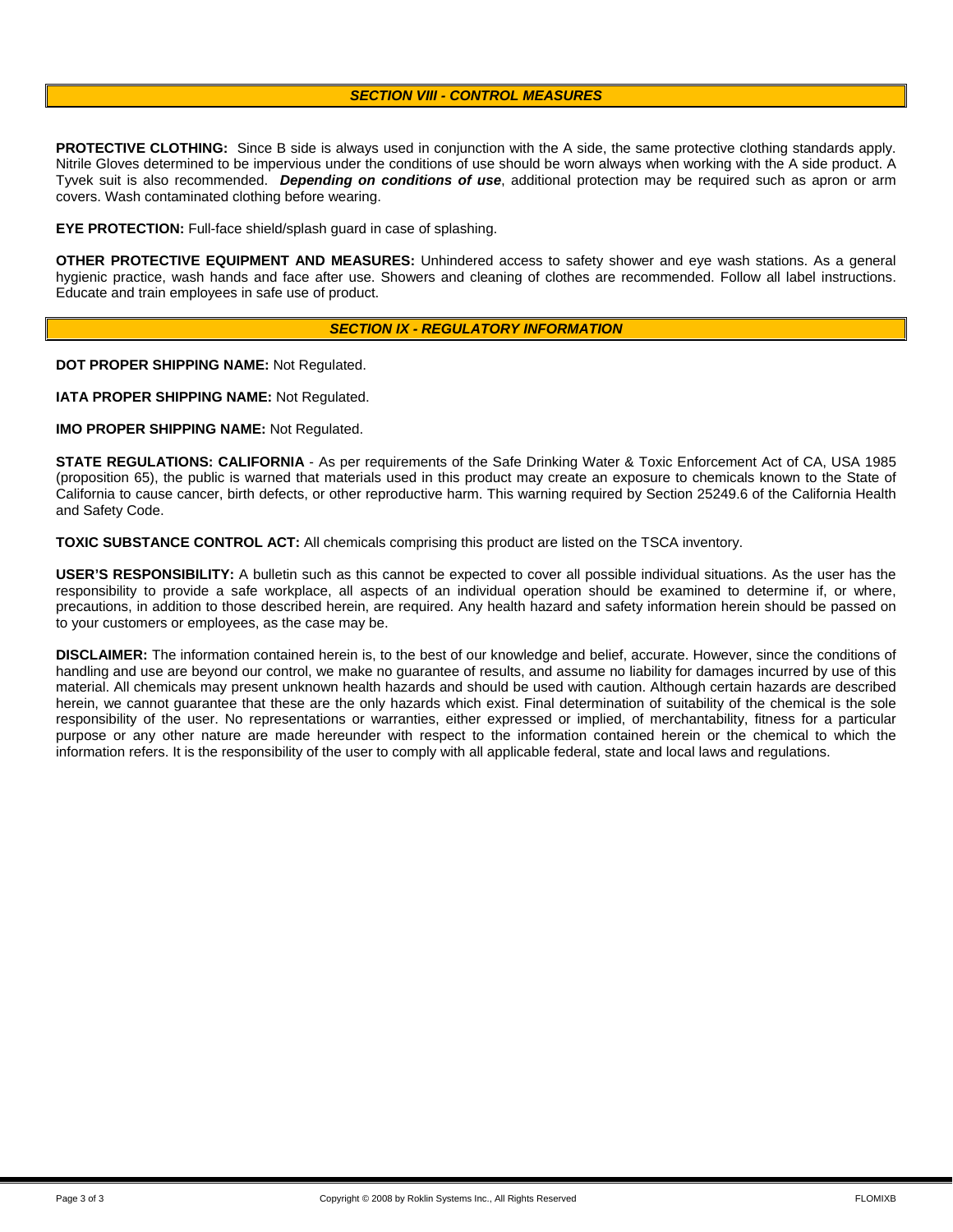**HAZARDOUS POLYMERIZATION:** May occur at high temperatures, above 204°C (400°F). Possible evolution of carbon dioxide gas at extremely high temperatures, may rupture closed containers.

### *SECTION VI - HEALTH HAZARD DATA*

**SKIN CONTACT:** Isocyanates react with skin protein and moisture and can cause irritation. Prolonged contact can cause reddening, swelling, rash, scaling, blistering, and, in some cases, skin sensitization. Individuals who have developed a skin sensitization can develop these symptoms as a result of contact with very small amounts of liquid material or as a result of exposure to vapor. Animal tests have indicated that respiratory sensitization can result from skin contact with MDI. This reinforces the need to prevent direct skin contact with the product by using Nitrile gloves, Tyvek suit and full face shield.

**EYE CONTACT:** Liquid, aerosols or vapors are severely irritating and can cause pain, tearing, reddening and swelling. Prolonged vapor contact may cause conjunctivitis. Any level of contact should not be left untreated.

**SKIN ABSORPTION:** Systemically toxic concentrations of this product will probably not be absorbed through human skin.

**INGESTION:** Can result in irritating and corrosive action in the mouth, stomach tissue and digestive tract. Symptoms can include sore throat, abdominal pain, nausea, vomiting and diarrhea.

**INHALATION: The following information applies only to products that contain MDI that are applied by spraying or that require heating. Roklin products are neither heated nor sprayed and are below the TLV when used properly.** MDI vapors or mist at concentrations above the TLV (Threshold Limit Value) can irritate (burning sensation) the mucous membranes in the respiratory tract (nose, throat, lungs) causing runny nose, sore throat, coughing, chest discomfort, shortness of breath and reduced lung function (breathing obstruction). High vapor concentrations may cause central nervous system (CNS) depression as evidenced by giddiness, headache, dizziness, and nausea. Persons with a preexisting, non-specific bronchial hyperactivity can respond to concentrations below the TLV with similar symptoms as well as asthma attack. Exposure well above the TLV may lead to bronchitis, bronchial spasm and pulmonary edema (fluid in lungs). As a result of previous repeated overexposures or a single large dose, certain individuals may develop isocyanate sensitization (chemical asthma) which will cause them to react to a later exposure to isocyanate at levels well below the TLV. Similar to many non-specific asthmatic responses, there are reports that once sensitized an individual can experience these symptoms upon exposure to dust, cold air or other irritants. This increased lung sensitivity can persist for weeks and in severe cases for several years. Chronic overexposure to isocyanate has also been reported to cause lung damage (including decrease in lung function) which may be permanent. Sensitization can either be temporary or permanent.

**HEALTH HAZARDS: ACUTE:** Exposure may cause mucous membrane and respiratory tract irritation, tightness of chest, headache, shortness of breath, and a dry cough. At concentrations exceeding current occupational limits and for sensitized individuals at levels less than or greater than current occupational limits, asthma-like symptoms may occur. These symptoms may include coughing, wheezing, and shortness of breath. A hypersensitive pneumonitis may also occur if the person is sensitized. This syndrome is characterized by fever, nonproductive cough, wheezing, chills, and shortness of breath. Central nervous system (CNS) depression may also result. The effects of acute exposure may be delayed in onset up to 12-24 hours. **CHRONIC:** Repeated exposure above current occupational limits may cause an allergic sensitization of the respiratory tract. This is characterized by an asthma-like response upon re-exposure to the chemical. The symptoms may include coughing, wheezing, shortness of breath and chest tightness, and may be fatal. Central nervous system (CNS) depression may also result; unconsciousness and death may occur in extreme cases.

**CARCINOGENICITY:** NTP: No IARC Monographs: No OSHA Regulated: No

**MEDICAL CONDITIONS GENERALLY AGGRAVATED BY EXPOSURE:** Cardiovascular disease, asthma or asthmatic bronchitis, emphysema, allergic disease, dermatitis, chronic respiratory disease, sinusitis, headache and dizziness.

**EMERGENCY AND FIRST AID PROCEDURES: EYE CONTACT:** Immediately flush eyes with plenty of water, preferably lukewarm. After initial flushing, remove any contact lenses and continue flushing for at least 15 minutes. Have eyes examined and treated by medical personnel. **INHALATION:** Remove victim to fresh air. If not breathing, give artificial respiration, preferably mouth-to-mouth. If breathing is labored, give oxygen. Consult medical personnel. **SKIN CONTACT:** Wash material off the skin thoroughly with plenty of soap and water. If redness, itching, or a burning sensation develops, get medical attention. Wash contaminated clothing and decontaminate footwear before reuse. **INGESTION:** Do not induce vomiting. Give 1-2 glasses of milk or water to drink and refer person to medical personnel. Do not give anything by mouth to an unconscious person.

### *SECTION VII - PRECAUTIONS FOR SAFE HANDLING AND USE*

**STEPS TO BE TAKEN IN CASE MATERIAL IS RELEASED OR SPILLED:** Wear skin, eye, and respiratory protection during cleanup. Soak up material with absorbent and shovel into a chemical waste container. Cover container, but do not seal, and remove from work area. Prepare a decontamination solution of 2.0% liquid detergent and 3-8% concentrated ammonium hydroxide in water (5-10% sodium carbonate may be substituted for the ammonium hydroxide). Follow the precautions on the supplier's material safety data sheets. All operations should be performed by trained personnel familiar with the hazards of the chemicals used. Treat the spill area with the decontamination solution, using about 10 parts of solution for each part of the spill, and allow it to react for at least 15 minutes. Carbon dioxide will be evolved, leaving insoluble polyureas. Residues from spill cleanup, even when treated as described may continue